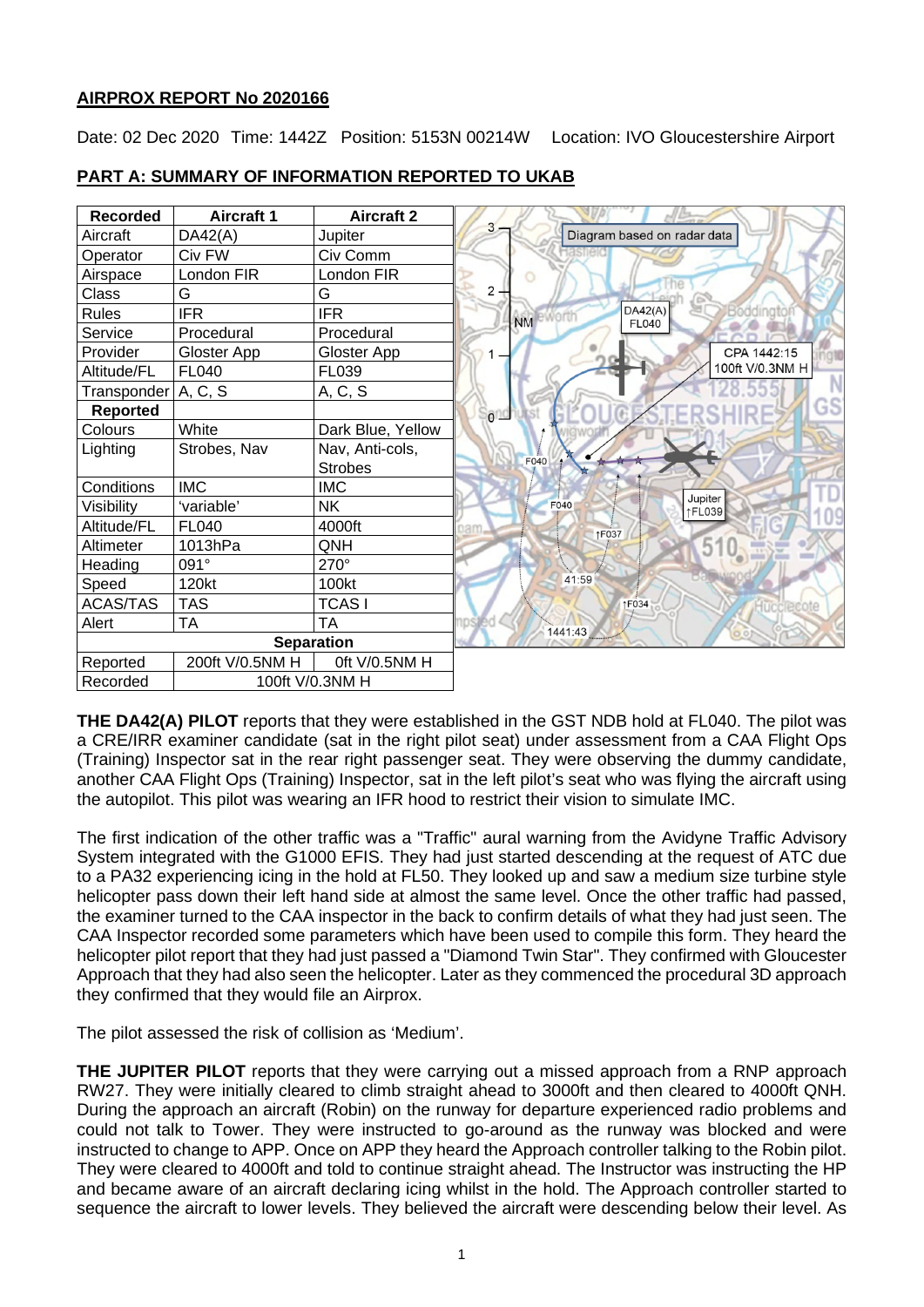they entered a break in the clouds, they became aware of another aircraft ahead of them at the same level and turning towards. The Instructor watched the aircraft and having assessed the risk took control of the Jupiter and turned the aircraft gently right to maintain separation. They had sight of the aircraft at all times as it passed down the left-hand side of their aircraft, passing approximately 0.5NM laterally. They informed APP that they believed they had climbed them into the holding pattern. On the next radio call they declared an Airprox.

The pilot assessed the risk of collision as 'Medium'.

**THE GLOSTER APP CONTROLLER** reports that during a busy procedural session, the Jupiter had gone around following an RNP approach RW27 in accordance with the missed approach instructions of climb straight ahead to 3000ft Q1015, under a Procedural Service. After being transferred back to Approach by Tower, [Jupiter C/S] was instructed to climb to 4000ft. The GST Hold was active at FL40 with the DA42(A) and at FL50 with a PA32, both under a Procedural Service. A Diamond Twinstar was on the final approach track, carrying out an RNP approach RW27 under a Basic Service, to go around into the visual circuit. Tower reported that RW27 was blocked due to an aircraft with a radio failure, a Robin DR40. This aircraft then transmitted several times on the Approach frequency, and after coordination with Tower, they were instructed to remain on the Approach frequency and cleared for takeoff. The Twinstar completed their RNP approach and went around into the visual circuit. An Agusta 109 helicopter was waiting to depart to 3000ft IFR, with a clearance of 'turn onto heading 225° climb to 3000ft'. The PA32 pilot reported icing in the hold and requested descent. The DA42(A) was instructed to descend to 3000ft Q1015 and the PA32 was then instructed to descend FL45. The PA32 was able to maintain 4300ft without further descent required for icing. The DA42(A) was instructed to maintain 3000ft until advised and cleared for the ILS approach RW27. The aircraft reported GST outbound and was cleared to descend with the procedure. Both the Jupiter pilot and the DA42(A) pilot advised that they would be reporting an Airprox.

### **Factual Background**

The weather at Gloucestershire Airport was recorded as follows:

METAR EGBJ 021420Z 23002KT 9999 5000E VCSH FEW008 BKN022 08/07 Q1015=

### **Analysis and Investigation**

### **CAA ATSI**

Both the DA42(A) and the Jupiter were carrying out instrument training approaches IFR to RW27 at Gloucestershire. The DA42(A) had previously joined the GST NDB Hold at FL40, with the Jupiter routing for an RNP approach via reporting point REKLO from the southwest at 3000ft. During this period, two other aircraft requested VFR joins with the Approach controller from the northwest and southwest, with the visual fixed wing and helicopter circuits also active. At 1425:40 a second DA42 (DA42(B)) called inbound to the airfield from the northeast, requesting an RNP approach via LAPKU (see Figure 1).



Figure 1 – RNP Approach RW27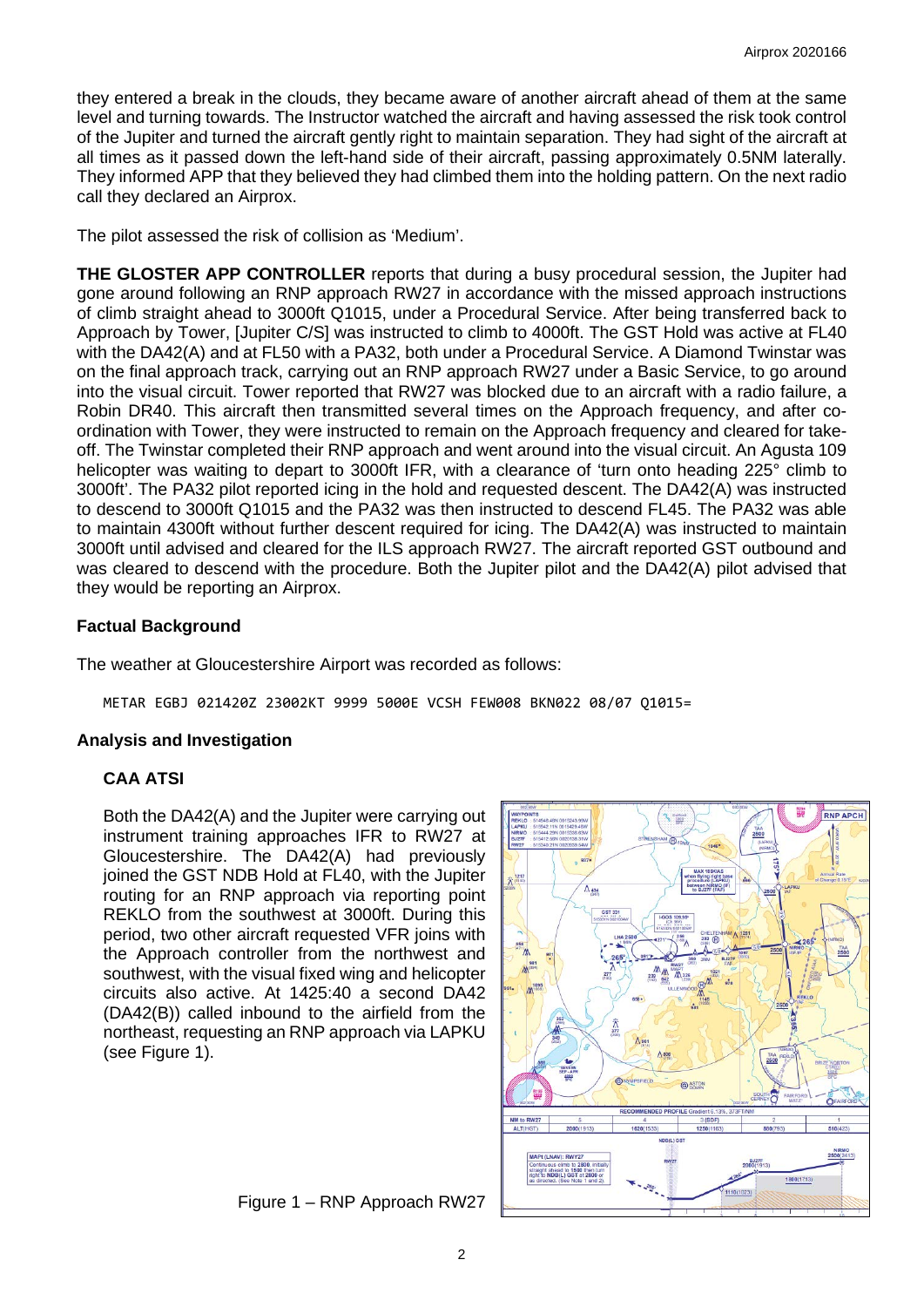Then at 1431:23 a PA32 pilot called inbound from the east requesting an RNP approach via LAPKU at FL50. The Approach controller advised them that they would be No4 and cleared them to join the GST Hold at that level. The pilot acknowledged this and said that they would complete an ILS approach instead (Figure 2). The Jupiter, both DA42s and the PA32 were all receiving a Procedural Service from the Gloucestershire Approach controller.



Figure 2 - 1431:23 – radar replay displaying as FL in vicinity of airfield (+54ft for alt)

Having established that the Jupiter had 3NM to run to the Final Approach Fix (FAF), level at 2000ft, at 1433:55 the Approach controller cleared the DA42(B) to commence their RNP approach, and descended them to 3000ft.

On the Tower frequency during this period was, along with other traffic, an A109 taxing for an IFR departure to the southwest and a DR40 waiting to depart VFR to the southeast. At 1435:25 the Tower controller instructed the DR40 to line-up and wait which was readback by the pilot. The A109 reported ready for departure at 1435:40 but was advised that there would be a short delay due to traffic (the Jupiter) on final approach. At 1435:45 the Approach controller passed Traffic Information to the Jupiter pilot on the helicopter circuit and transferred them to the Tower frequency (Figure 3).



Figure 3 – 1435:45 (Jupiter disappears from area radar replay momentarily)

The Jupiter pilot reported on the Tower frequency at 1436:10 and was instructed to continue their approach by the Tower controller, as there was an aircraft departing ahead. The Tower controller then, at 1436:30, asked the DR40 pilot whether they would prefer a left or a right turn-out after departure but received no reply. The Tower controller then made a further four attempts to contact the DR40 without success.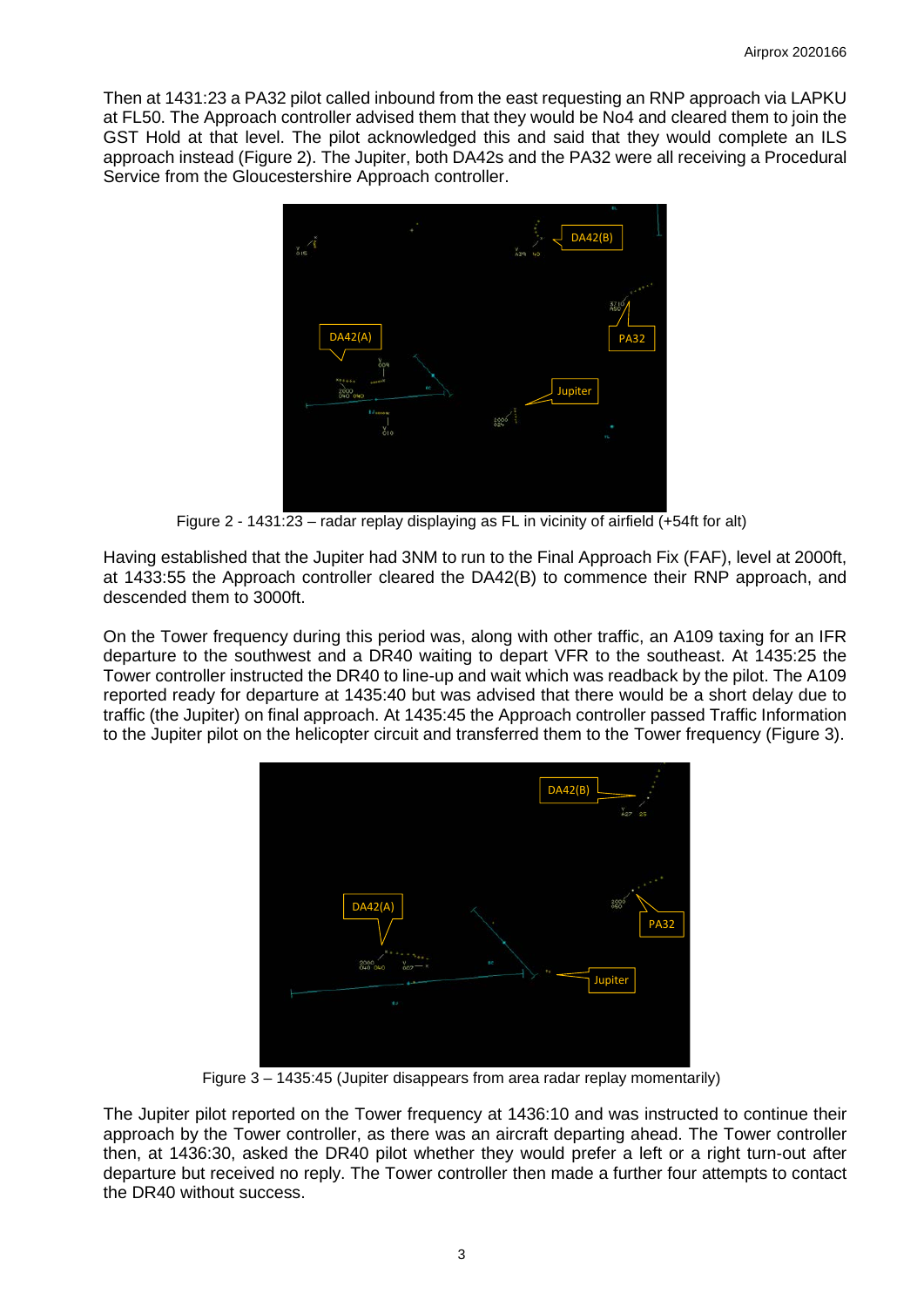At 1436:55 the DA42(B) pilot reported at LAPKU and was instructed by the Approach controller to report at NIRMO (on final approach). At 1437:12 the controller requested a position report from the DA42(A), who advised that they were turning inbound towards the "beacon" and would be ready for their approach the next time over the beacon. The Approach controller advised them that they could expect to go outbound after the next hold and to report as they *"track back in"*.

At 1437:35 the Tower controller made a blind call to the DR40, passing information on the helicopter circuit and clearing them for take-off, but again received no response. Then at 1437:55 another pilot was heard to call the DR40 on the Approach frequency. The Approach controller thought that this was the DR40 pilot, advised them to remain on the Approach frequency and cleared them for takeoff, but received no reply. The Approach controller then made two further attempts to contact the DR40 without success.

At 1438:05 the Tower controller advised the Jupiter pilot to expect a late clearance as the DR40 departing ahead was on the wrong frequency. At 1438:30 another pilot was heard to try and establish contact with the DR40 on the Tower frequency, (the same pilot as had called the DR40 on the Approach frequency), advising them that they had been cleared for take-off. At the same time, and crossing with this transmission, the Jupiter pilot was heard to say that they were ready to goaround. The Tower controller advised them, at 1438:40, that the DR40 had a suspected radio-fail and so instructed them to go-around.

At 1438:48 the DA42(B) reported at NIRMO and was instructed by the Approach controller to report at the FAF. At 1439:00, the Tower controller made another failed attempt to contact the DR40, however the pilot was then heard on the Approach frequency making reference to light signals, and was immediately contacted by the Approach controller.

At 1439:48 the Approach controller instructed the DR40 to remain on their frequency, passed Traffic Information on the helicopter circuit and on the Jupiter in the go-around, and cleared them for takeoff. The DR40 pilot acknowledged this, reported visual with the Jupiter and read-back the take-off clearance. At 1439:50 the Jupiter pilot reported going around and was transferred by the Tower controller back to the Approach frequency.

The Jupiter pilot reported back on the Approach frequency at 1440:10, advising that they were carrying out the missed approach. The controller replied *"Procedural Service, climb to altitude 4000ft, report passing altitude 3000ft"* which was readback correctly by the pilot (Figure 4).



Figure 4 – 1440:10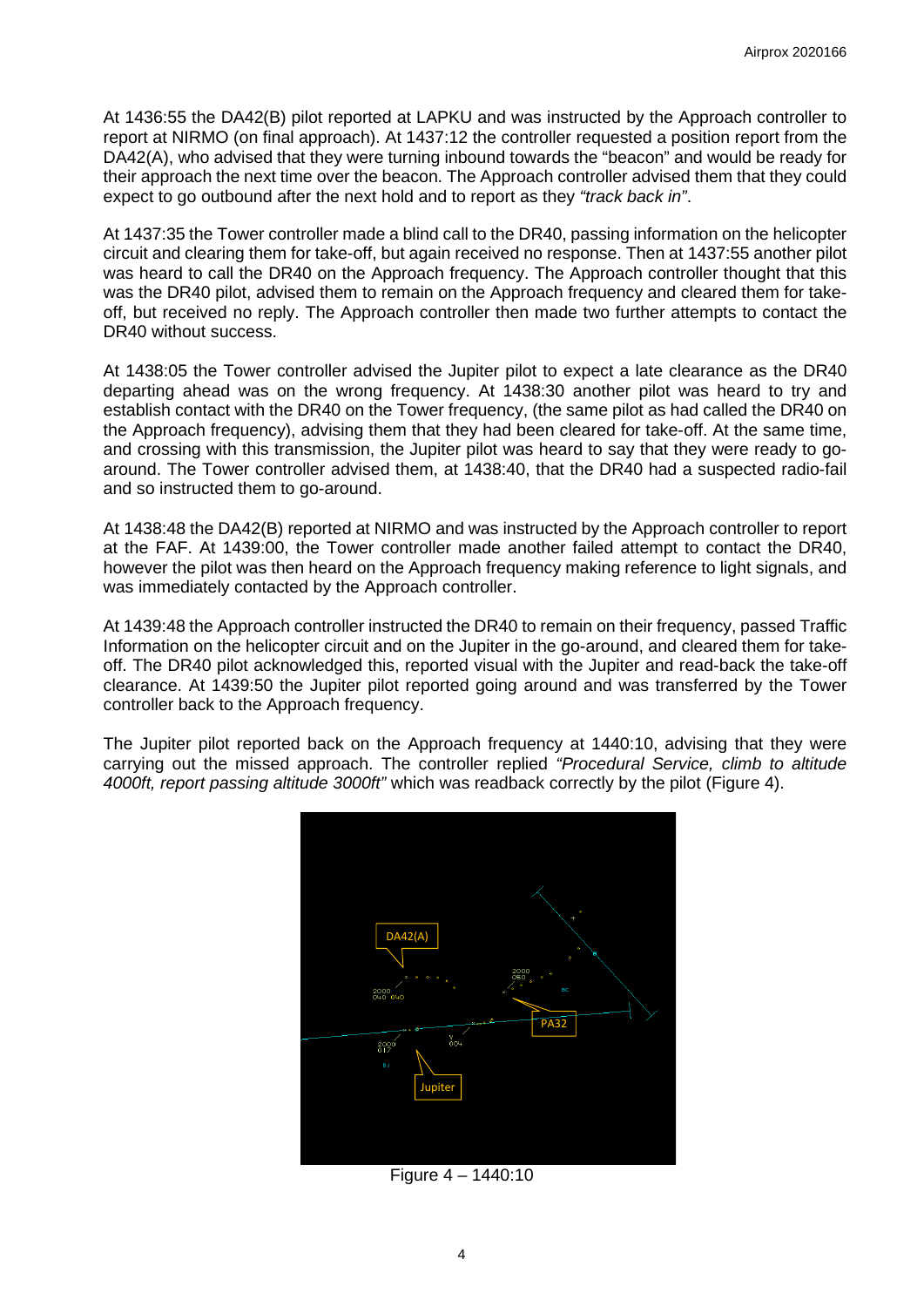The Approach controller then advised the Jupiter pilot that they could make a left turn-out on track to the southwest, which was readback by the pilot as *"cleared left turn-out to the southwest back towards Oxford"*. The controller queried this, believing that they had booked out to Bristol, which the pilot confirmed was not the case, that they wished to return to Oxford and that they would maintain their heading (straight-ahead). The Approach controller replied "*in that case continue straight ahead to 4000ft, report passing altitude 3000ft"*. The pilot replied, "*straight ahead to er…sorry was that to 3000 or 4000?"* The controller replied; *"report passing 3000ft, climb to altitude 4000ft"* which was readback correctly by the pilot.

At 1441:00 another aircraft on the ground mistakenly called on the Approach frequency for taxi instructions. The Approach controller transferred them back to the Tower frequency (but received no response).

At 1441:21 the Jupiter pilot reported passing 3000ft, but the Approach controller missed the callsign and the call and asked for the call to be repeated, which the pilot did, but to which the controller then did not reply (1441:30 – Figure 5).



Figure 5 – 1441:30

Then at 1441:38 the PA32 pilot reported taking up the hold at FL50 and requesting descent *"as soon as possible"* as they were picking up ice (Figure 6).



Figure 6 – 1441:38

The Approach controller acknowledged the call and at 1441:50 instructed the DA42(A) to descend to 3000ft, and to report leaving FL40 but received no response (Figure 7).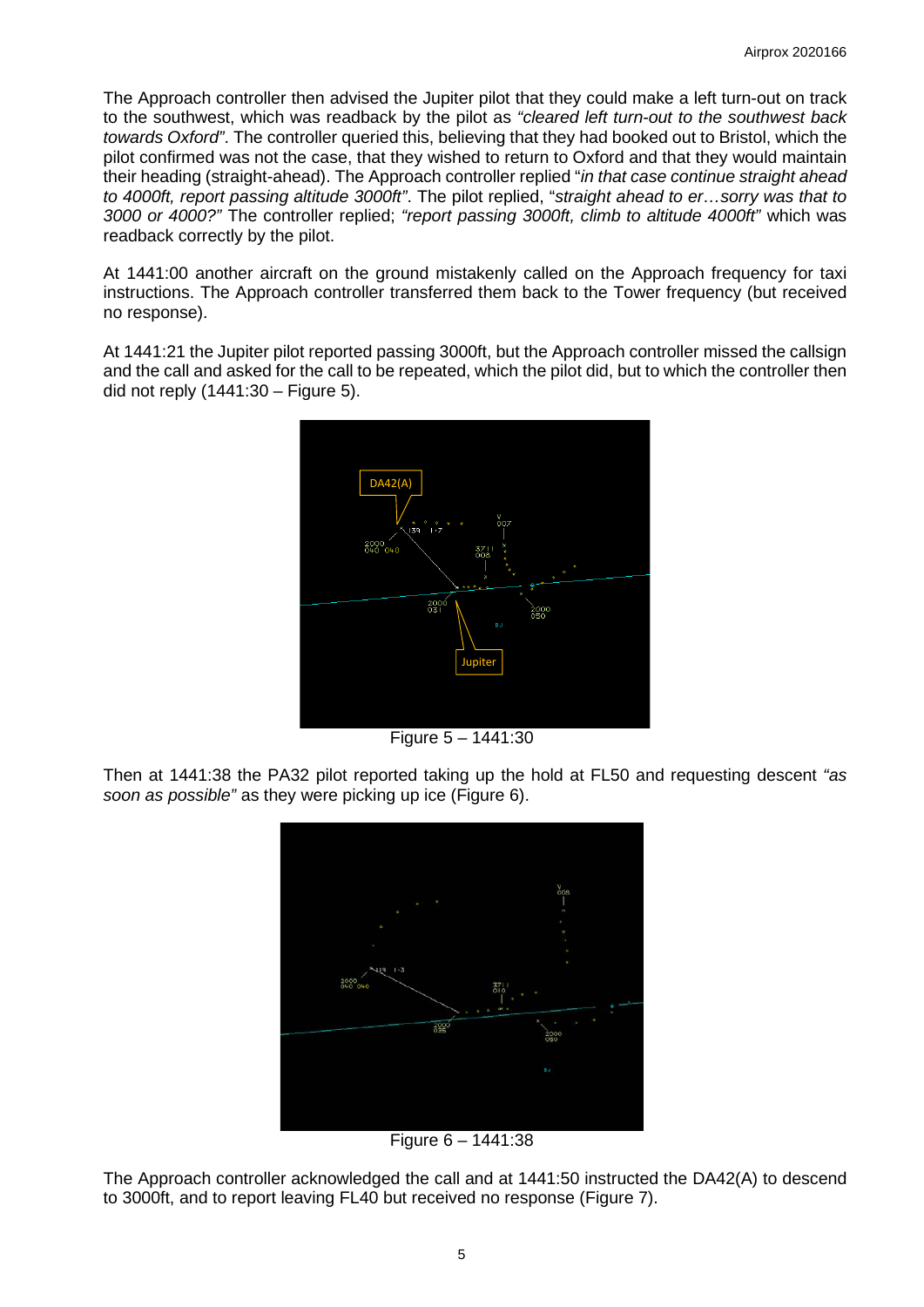

Figure 7 – 1441:50

At 1442:00 the DA42(B) reported at the FAF requesting 3 visual circuits. The controller did not respond to this call and at 1442:10 repeated the descent instruction to the DA42(A) which was readback correctly by the pilot (Figure 8).



Figure 8 – 1442:10

According to the area radar replay, CPA for the Jupiter and DA42(A) occurred at 1442:14, with the aircraft separated by 0.3NM and 100ft. The Jupiter could be seen to be in a right turn as subsequently reported by the pilot in their written Airprox report (Figure 9).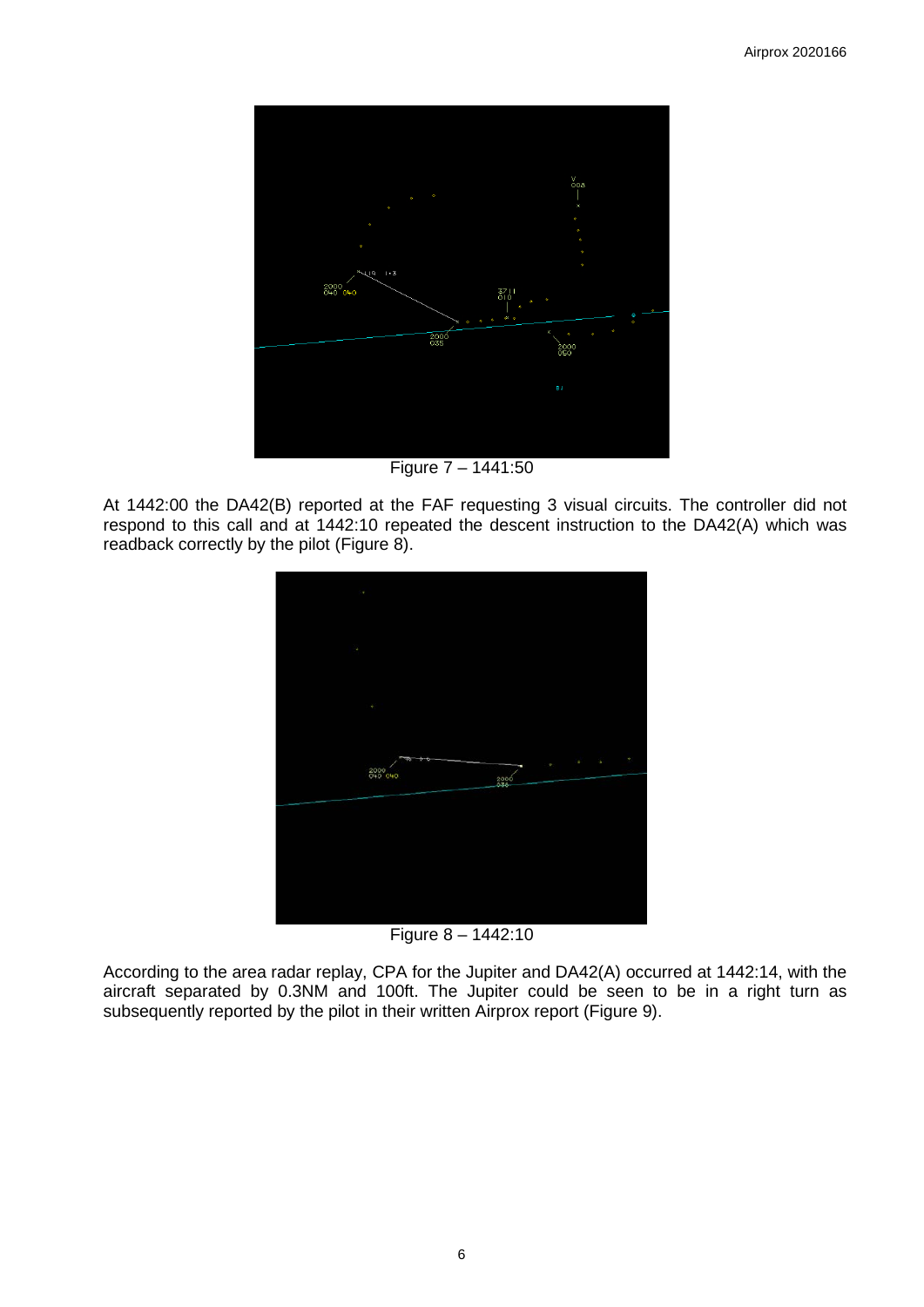

Figure 9 – 1442:14 – CPA

At 1442:40 the Jupiter pilot advised "…and we've just climbed er, you've just climbed us into the hold. And we've just passed the Twinstar". The controller replied "er roger, apologies, that traffic now just descending in the hold due to icing with the aircraft above". The pilot replied; "copied – luckily we just broke VMC to see it in time". This was acknowledged by the controller. The Jupiter pilot advised the Approach controller at 1443:20 that they wished to file an Airprox but confirmed they would complete the report via a landline call.

The Gloucestershire ATC unit investigation reported that when the Approach controller was interviewed later, they could give no reason for having issued the climb instruction to the Jupiter to the same level as the DA42 and admitted that it had been a mistake. The controller stated that they had been distracted by the radio-fail aircraft blocking the runway and had wanted to have the Jupiter vacate the missed-approach level (3000ft), should the second aircraft on the approach, the DA42(B) go around also, (the DA42(B) pilot had actually stated early that their intentions from the approach was to fly visual circuits). The climb instruction issued to the Jupiter at 1440:10 represented a technical loss of procedural separation, becoming an actual loss when the pilot subsequently reported passing 3000ft in the climb to 4000ft at 1441:21.

Whilst Gloucestershire ATC has an ATM, it has limited functionality as it is taken from their primaryonly radar and therefore no aircraft level information would be available to the controller. It is not authorised for use as a surveillance system and could not have been used to assess the separation between the Jupiter and the DA42.

Having analysed the area radar replay and RTF together with the unit investigation report, the following conclusions were drawn in relation to this Airprox:

- Assessed against the traffic levels specified in the unit's training plan, in the period running up the Airprox, traffic levels which had started as "Light" became "Heavy".
- Whilst providing an Approach Procedural Service to four aircraft, and then having to deal with a radio-fail aircraft blocking the runway, with another pilot calling that radio-fail aircraft on the Approach frequency, and a third aircraft also calling up on the wrong frequency, the complexity of the traffic situation with which the Approach controller was presented, increased to the point where it caused them to become distracted, and to lose their situational awareness.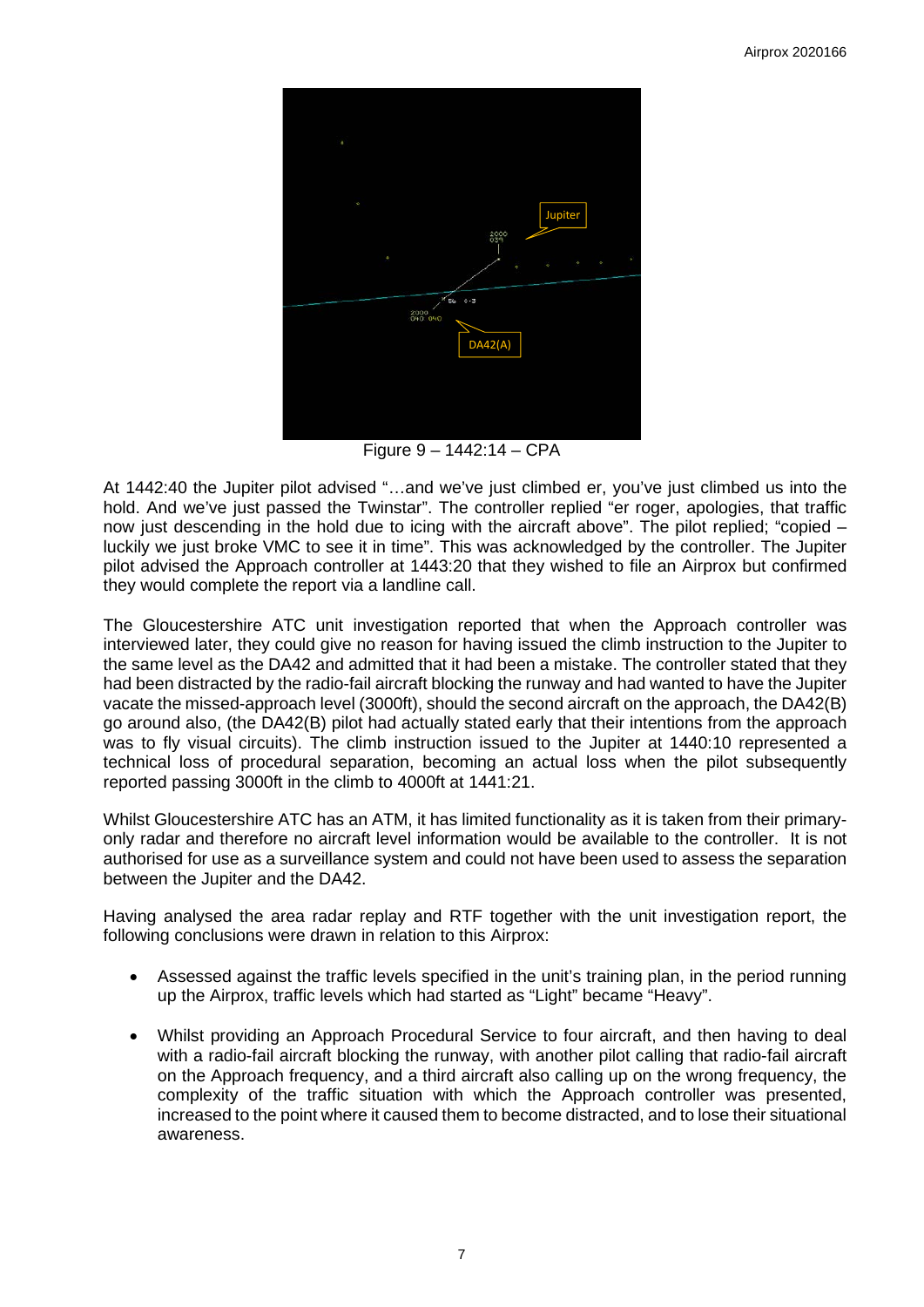- The discussion with the pilot of the Jupiter after their go-around about their destination may have further distracted the Approach controller, who went on to repeat the climb instruction a further two times, but still did not spot the confliction with the DA42.
- A further opportunity to spot the confliction between the Jupiter and the DA42 was missed by the Approach controller, when the Jupiter reported passing 3000ft at 1441:21.
- Finally, the request for descent in the hold due to icing by the PA32, further diverted the Approach controller's attention away from the Jupiter and DA42.
- Correct use of the flight progress strips which should have formed the basis of any decision to climb the Jupiter could not be assessed, as they were neither referenced nor included in the unit investigation report.
- It should be noted that the Tower and Approach positions are co-located in the VCR, albeit at right-angles to each other. ATSI believe that there is an ongoing risk of either controller being distracted by the other, should they be dealing with an abnormal or emergency situation.
- The Approach controller climbed the Jupiter into confliction with the DA42.

ATSI have made a number of recommendations including a review of the proximity of Tower and Approach controller positions in the VCR, and the quality and content of unit investigation reports. These have already been submitted to the CAA ATS Inspector (Operations) responsible for that unit.

### **UKAB Secretariat**

The DA42(A) and Jupiter pilots shared an equal responsibility for collision avoidance and not to operate in such proximity to other aircraft as to create a collision hazard. [1](#page-7-0) If the incident geometry is considered as converging then the Jupiter pilot was required to give way to the DA4[2](#page-7-1).<sup>2</sup>

### **Summary**

An Airprox was reported when a DA42 and a Jupiter flew into proximity in the vicinity of Gloucestershire Airport at 1442Z on Wednesday 2<sup>nd</sup> December 2020. Both pilots were operating under IFR in IMC, and both were in receipt of a Procedural Service from Gloster App.

### **PART B: SUMMARY OF THE BOARD'S DISCUSSIONS**

Information available consisted of reports from both pilots, radar photographs/video recordings, reports from the air traffic controllers involved and reports from the appropriate operating authorities. Relevant contributory factors mentioned during the Board's discussions are highlighted within the text in bold, with the numbers referring to the Contributory Factors table displayed in Part C.

Due to the exceptional circumstances presented by the coronavirus pandemic, this incident was assessed as part of a 'virtual' UK Airprox Board meeting where members provided a combination of written contributions and dial-in/VTC comments.

The Board first spent some time discussing the actions of the Approach controller. The controller was presented with a set of circumstances and a series of incidents that built to increase the traffic levels to the point where they were operating with an increasingly complicated scenario not of their own making. Some members noted that it was not the first time that the Board had seen an Airprox at Gloucestershire Airport which had its roots in a complicated traffic environment whereby ATC was trying to accommodate too many non-standard activities. The CAA ATSI advisor noted that following on from

<span id="page-7-0"></span><sup>1</sup> SERA.3205 Proximity.

<span id="page-7-1"></span><sup>&</sup>lt;sup>2</sup> SERA.3210 Right-of-way (c)(2) Converging.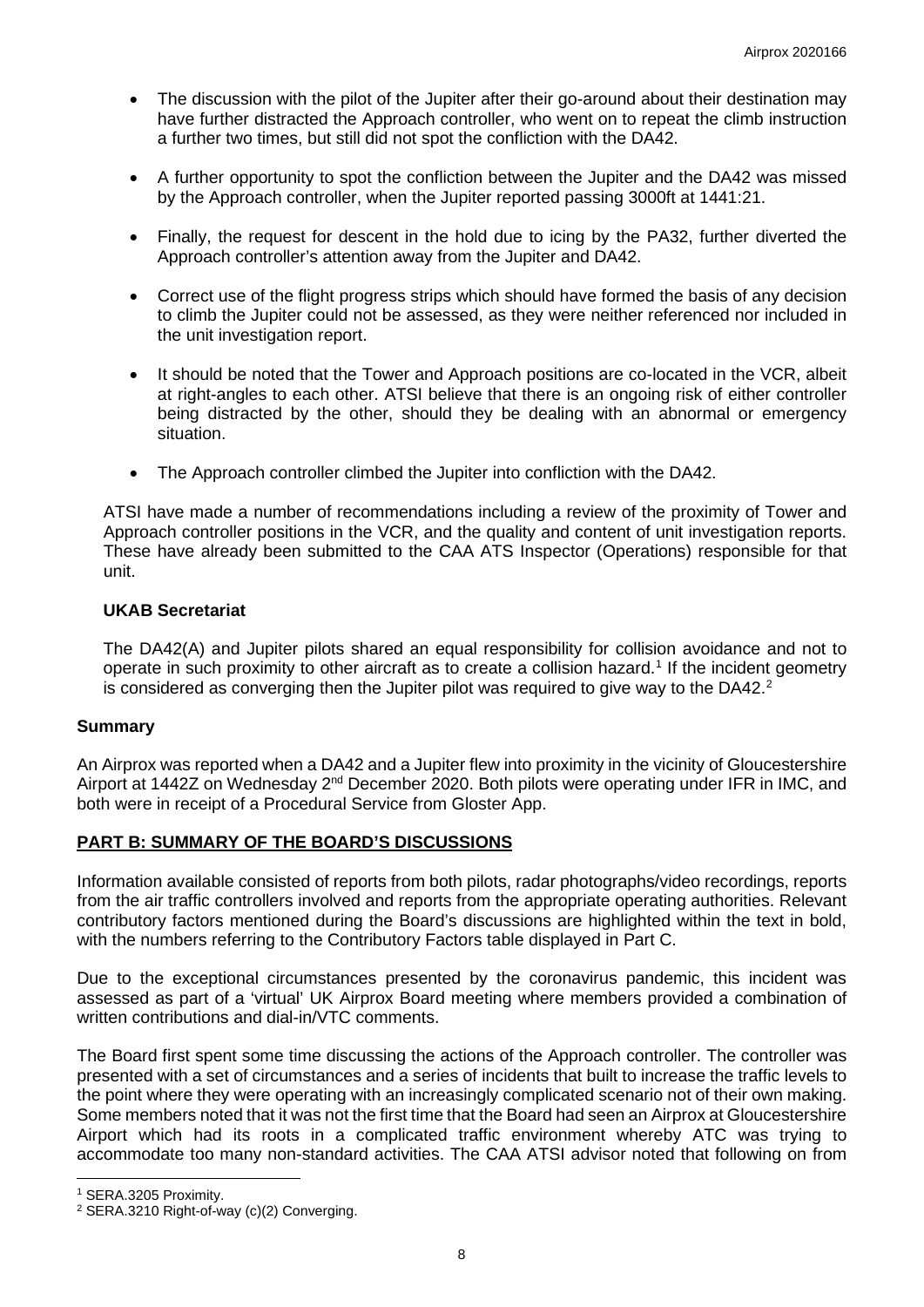previous incidents, Gloucestershire had incorporated a system whereby ATC could refuse traffic if levels became too busy. However, on this occasion, part of the issue was that pilots that had booked out to return VFR, encountered weather and returned IFR instead. The controller was providing a Procedural Service which required that they separated known traffic (**CF1**), although as they were operating without a radar they had no means of verifying the position or altitude of the aircraft under their control. A discussion followed about whether in general pilots were aware of their own responsibilities when receiving a Procedural Service<sup>[3](#page-8-0)</sup>, in particular that controllers are only required to separate known traffic. However, it was quickly agreed that on this occasion both pilots were fully aware of what they could expect from the controller. Members thought that the circumstances around the radio-failure aircraft on the runway, with the numerous calls from both controllers trying to contact the pilot, other pilots trying to help and eventually the pilot with the problem calling on the Approach frequency, caused a distraction to the controller (**CF5**). Certainly, when the Jupiter pilot called back on frequency after their go-around, the controller climbed the aircraft to 4000ft, the same level as the DA42(A), without realising the confliction and the Board agreed that this clearance set up the circumstances which led to the Airprox (**CF4**). At the same time as issuing this clearance, the controller and pilot had a discussion about the routing required, and this may have served to further distract the controller from realising their mistake (**CF2**). Shortly afterwards, when the PA32 pilot reported icing the controller descended the DA42(A), but still did not appreciate that the two aircraft were going to come into proximity and so did not offer any conflict resolution advice (**CF3**). Indeed, the controller did not seem to be aware of the proximity until it was reported by the pilots (**CF6**).

Turning to the actions of the pilots, both pilots only had generic situational awareness from hearing the other on frequency (**CF7**). Some members wondered whether the DA42(A) pilot could have heard the Jupiter pilot call on the frequency on climb-out, heard the controller issue the instruction to climb to their level and realise that the Jupiter was in their vicinity. Others felt that with the examination and the fact that they were IMC, the pilot would have had a high workload and would naturally assume the controller had the situation under control, therefore, a contributory factor was not attributed. With both pilots flying in IMC, neither could see the other at range (**CF10**). Although it was not known when the Jupiter pilot received the TCAS TA (**CF8**), as the Jupiter broke cloud the pilot became visual with the DA42(A) and took a 'gentle turn' to remain clear (**CF13**). The DA42(A) pilot received a traffic alert from their electronic warning system (**CF9**) which cued them to look for the traffic but they did not see the Jupiter until it was passing down their left-hand side, by which time it was too late to take any avoiding action, making the encounter effectively a non-sighting (**CF12**).

When determining the risk of the Airprox members were split, with some opining that the separation, at 0.3NM, and the gentle avoiding action turn made by the Jupiter pilot, described a situation where, although safety had been degraded, there had been no risk of collision. Others countered that both pilots were IMC and that both were receiving an ATS that should have ensured that they were separated from each other. Furthermore, the separation was largely circumstantial because neither pilot had been able to see the other aircraft in time to take any earlier action. In the end the latter view prevailed and the Board assessed that safety had been much reduced (**CF11**); Risk Category B.

# **PART C: ASSESSMENT OF CONTRIBUTORY FACTORS AND RISK**

### Contributory Factors:

| 2020166                                   |                                                     |                                                          |  |  |  |
|-------------------------------------------|-----------------------------------------------------|----------------------------------------------------------|--|--|--|
| Factor                                    | <b>Description</b>                                  | <b>Amplification</b>                                     |  |  |  |
| <b>Ground Elements</b>                    |                                                     |                                                          |  |  |  |
|                                           | • Regulations, Processes, Procedures and Compliance |                                                          |  |  |  |
| Human<br>Factors                          | • ATM Regulatory Deviation                          | Regulations and/or procedures not fully complied<br>with |  |  |  |
| <b>.</b> Situational Awareness and Action |                                                     |                                                          |  |  |  |
| Human<br>Factors                          | • Conflict Detection - Not Detected                 |                                                          |  |  |  |

<span id="page-8-0"></span><sup>3</sup> For details of ATS outside CAS, including Procedural Service, see the CAA Skyway Code page 76.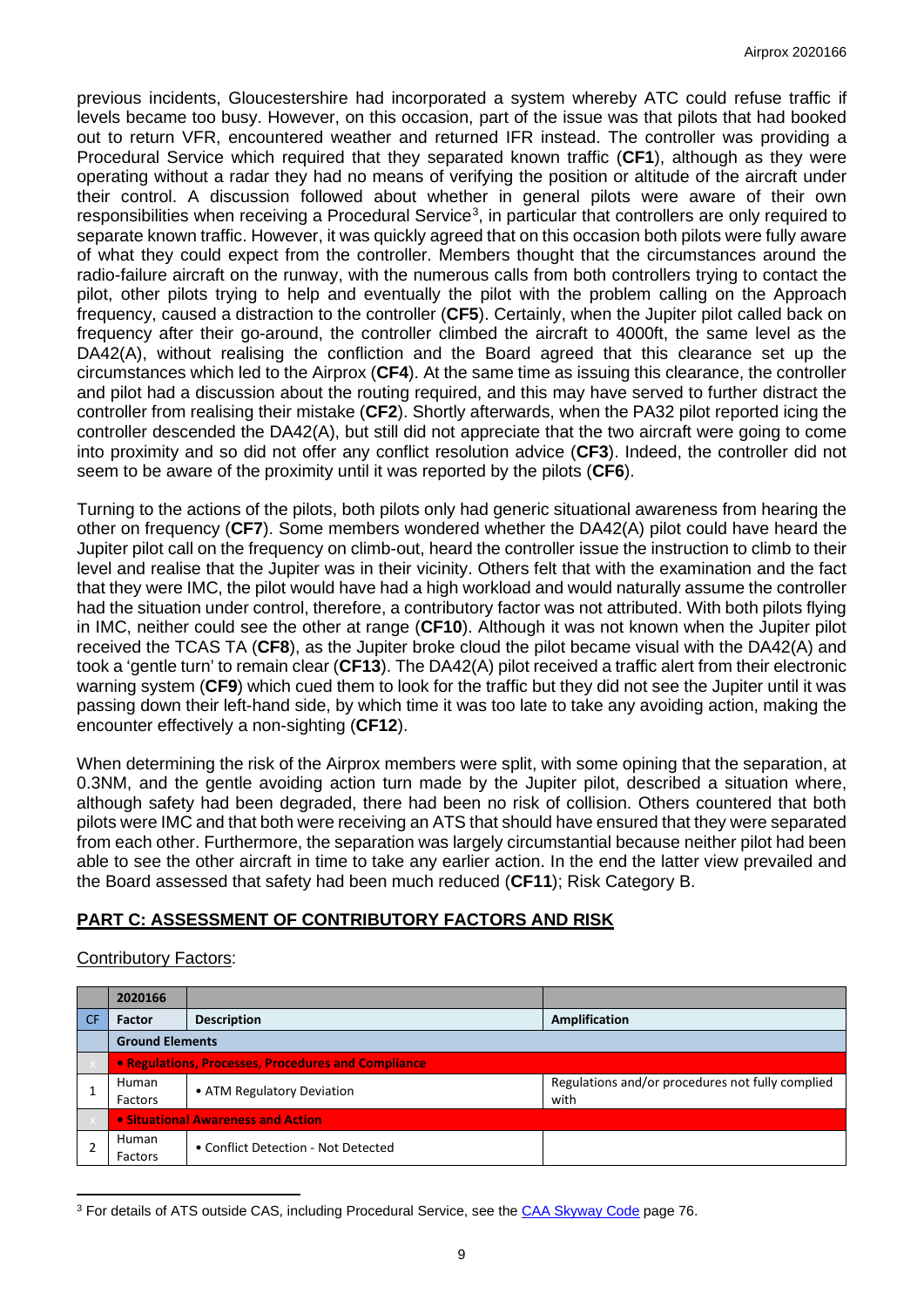| 3  | Human<br>Factors       | • Conflict Resolution – Not provided                                                        |                                                                     |  |  |  |  |
|----|------------------------|---------------------------------------------------------------------------------------------|---------------------------------------------------------------------|--|--|--|--|
| 4  | Human<br>Factors       | • Inappropriate Clearance                                                                   | The ANS clearance contributed to the Airprox                        |  |  |  |  |
| 5  | Human<br>Factors       | • Distraction - Job Related                                                                 | Controller engaged in other tasks                                   |  |  |  |  |
| 6  | Contextual             | • Loss of Separation                                                                        | Standard separation was not achieved                                |  |  |  |  |
|    | <b>Flight Elements</b> |                                                                                             |                                                                     |  |  |  |  |
|    |                        | • Situational Awareness of the Conflicting Aircraft and Action                              |                                                                     |  |  |  |  |
| 7  | Contextual             | • Situational Awareness and Sensory Events                                                  | The pilot had generic, late or no Situational<br>Awareness          |  |  |  |  |
|    |                        | <b>• Electronic Warning System Operation and Compliance</b>                                 |                                                                     |  |  |  |  |
| 8  | Contextual             | • ACAS/TCAS TA                                                                              |                                                                     |  |  |  |  |
| 9  | Contextual             | • Other warning system operation                                                            | Warning from a system other than TCAS                               |  |  |  |  |
|    | • See and Avoid        |                                                                                             |                                                                     |  |  |  |  |
| 10 | Contextual             | • Poor Visibility Encounter                                                                 | One or both aircraft were obscured from the<br>other                |  |  |  |  |
| 11 | Contextual             | . Near Airborne Collision with Aircraft, Balloon, Dirigible or<br>Other Piloted Air Vehicle | Piloted air vehicle                                                 |  |  |  |  |
| 12 | Human<br>Factors       | • Monitoring of Other Aircraft                                                              | Non-sighting or effectively a non-sighting by one<br>or both pilots |  |  |  |  |
| 13 | Human<br>Factors       | • Monitoring of Other Aircraft                                                              | Late-sighting by one or both pilots                                 |  |  |  |  |

#### Degree of Risk: B.

#### Safety Barrier Assessment<sup>[4](#page-9-0)</sup>

In assessing the effectiveness of the safety barriers associated with this incident, the Board concluded that the key factors had been that:

### **Ground Elements:**

**Regulations, Processes, Procedures and Compliance** were assessed as **ineffective** because ATC cleared the Jupiter to climb to the same level as the DA42(A).

**Situational Awareness of the Confliction and Action** were assessed as **ineffective** because the controller did not detect the conflict between the DA42(A) and the Jupiter when they issued the clearance for the Jupiter to climb to 4000ft.

#### **Flight Elements:**

**Situational Awareness of the Conflicting Aircraft and Action** were assessed as **partially effective** because both pilots only had generic information about the other aircraft.

**See and Avoid** were assessed as **partially effective** because the Jupiter pilot broke cloud and was able to take late avoiding action.

<span id="page-9-0"></span><sup>4</sup> The UK Airprox Board scheme for assessing the Availability, Functionality and Effectiveness of safety barriers can be found on the [UKAB Website.](http://www.airproxboard.org.uk/Learn-more/Airprox-Barrier-Assessment/)